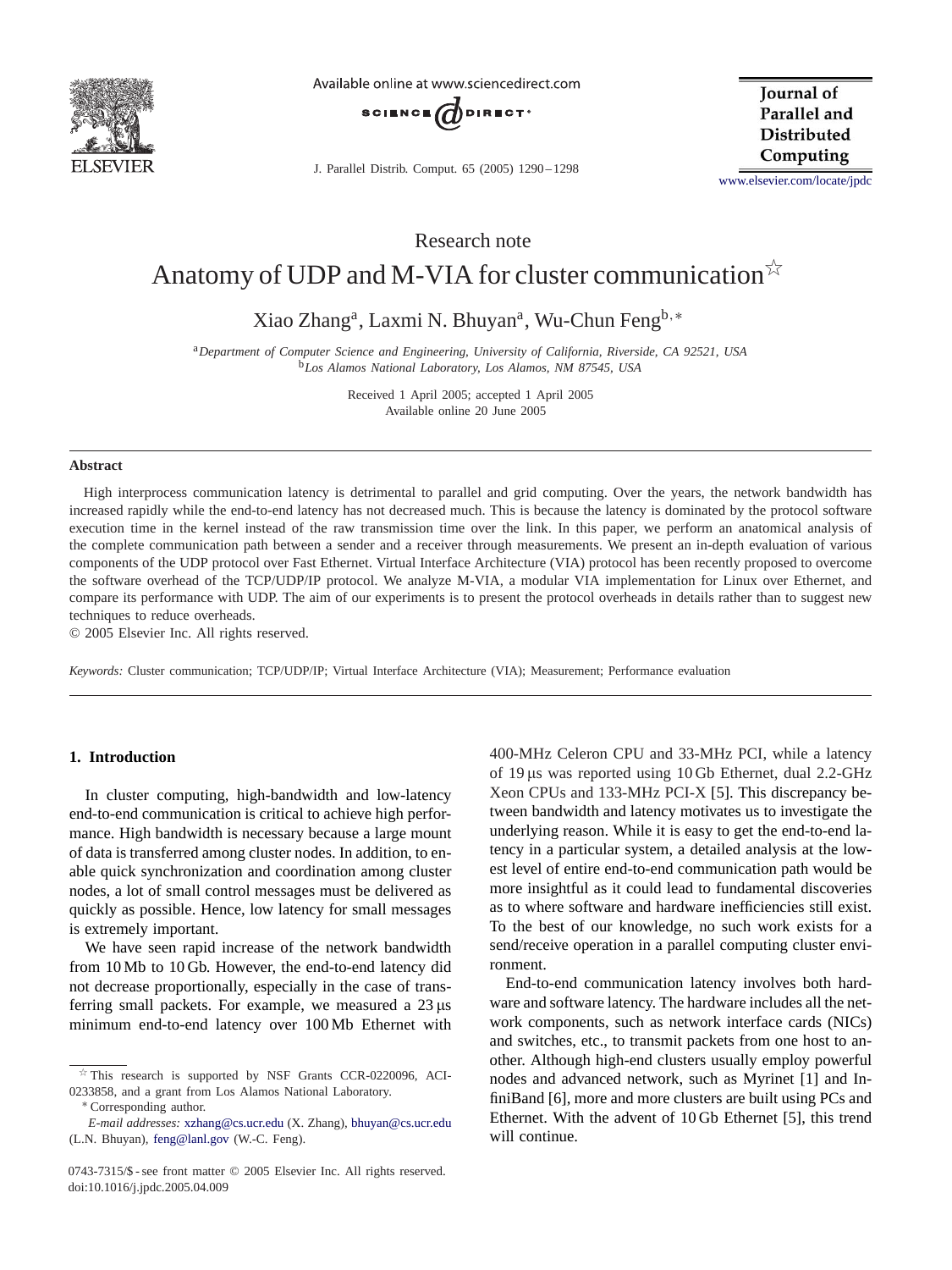The software, on the other hand, usually refers to message processing through network protocols by the end hosts. There are two kinds of network software architectures used in cluster: the traditional kernel-based network architecture and the user-level network architecture. In the traditional network architecture, the protocol software usually forms part of the kernel which is invoked by a networking API, such as socket. The most popular protocol suite is TCP/IP designed for transferring packets over Internet. For compatibility, it is also heavily used in clusters. TCP [\[12\]](#page-8-0) is a connectionoriented protocol designed to provide reliable end-to-end transmission over an unreliable network, and has been studied extensively in the literature [\[3,7\].](#page-8-0) UDP [\[11\],](#page-8-0) as a connectionless transport layer protocol in TCP/IP, provides user applications the simplest way to send a packet to another application. Although UDP does not guarantee reliable message delivery, it is widely used in the cluster environment because of the inherent reliability of the cluster hardware. Network File System (NFS) [\[15\],](#page-8-0) Parallel Virtual Machine (PVM) [\[16\]](#page-8-0) and some implementations of Message Passing Interface (MPI), such as LAM/MPI [\[8\]](#page-8-0) and MPICH-SCore [\[10\],](#page-8-0) use UDP for communications. Therefore, analyzing the behavior and timing of UDP helps understand the minimum communication latency of traditional network protocols.

Due to the deep protocol stack, TCP/IP imposes a large latency for every message sent over the network, degrading the communication performance especially in the cluster environment. The user-level network architecture has emerged to address this issue. By removing the operating system and its centralized networking stack from the critical communication path, the user-level network architecture provides user applications a user-level network interface, through which users can directly access their network interface in a protected fashion. The operating system is only involved in setting up the communication. A large number of user-level network software have been proposed. A survey of these messaging software for Myrinet can be found in [\[13\].](#page-8-0) All of these efforts finally led to an industry standard called Virtual Interface Architecture (VIA) [\[4\]](#page-8-0) by Intel, Compaq and Microsoft. Therefore, we analyze VIA in addition to UDP in this paper.

VIA is a connection-based protocol. It provides each user process with a protected, directly accessible interface to the network hardware—a Virtual Interface (VI). Each VI represents a communication endpoint. VI endpoint pairs can be logically connected to support bi-directional, point-to-point data transfer. VIA provides communication services by a user-level library called VI User Agent, through which a user application can establish a VI connection for sending and receiving messages. VIA has also been studied to some extent [\[2\].](#page-8-0)

In this paper, we perform an anatomical analysis of the UDP and VIA, and make a detailed comparison between the two protocols. We analyze the protocol software (code) in the kernel and perform critical-path profiling. Our analysis differs from the existing studies in that we consider the entire



Fig. 1. Experimental setup

path from a sender to a receiver that includes protocol processing, operating system, NICs and network transmission. We provide a panorama of the complete transmit/receive path, vividly showing the time consumed by each part with CPU clock accuracy. By doing so, we are able to (1) understand the exact operations by different parts of a protocol software; (2) identify the timing and bottleneck along the critical path, and (3) design and optimize different parts of network software to reduce latency.

The remainder of this paper is organized as follows. Section 2 describes our experimental setup and profiling methodology. Sections [3](#page-2-0) and [4](#page-4-0) present the detailed analysis of UDP and VIA, respectively, with a comparison and contrast of these results presented in Section [5.](#page-6-0) Finally, Section [6](#page-7-0) presents our conclusion.

## **2. Experimental setup and profiling methodology**

To evaluate the latency performance of UDP and VIA, we setup an experimental system as shown in Fig. 1. Two PCs are connected with cross-over cable, each equipped with a Pentium Celeron 400-MHz CPU, 256-MB PC100 SDRAM, and a DEC 21140 chip-based Fast Ethernet NIC. On top of the hardware, we install RedHat Linux 9.0 (with updated kernel version 2.4.20-30.9, TCP/IP is implemented in kernel). We also install M-VIA, a high-performance modular VIA for Linux over Ethernet [\[9\].](#page-8-0) M-VIA provides a driver for DEC 21140, allowing us to make a fair comparison between UDP and VIA using the same hardware. Of course, choosing Fast Ethernet and low-speed PCs clearly does not match today's technology. But in term of latency analysis, it may still be valid because the latencies of transferring small packets are not much different among different networks as shown in the introduction.

To measure the end-to-end latency, we created two pingpong programs in which one machine sends a message to another machine that echos the message back to the sender (upingpong for UDP/IP, and vpingpong for M-VIA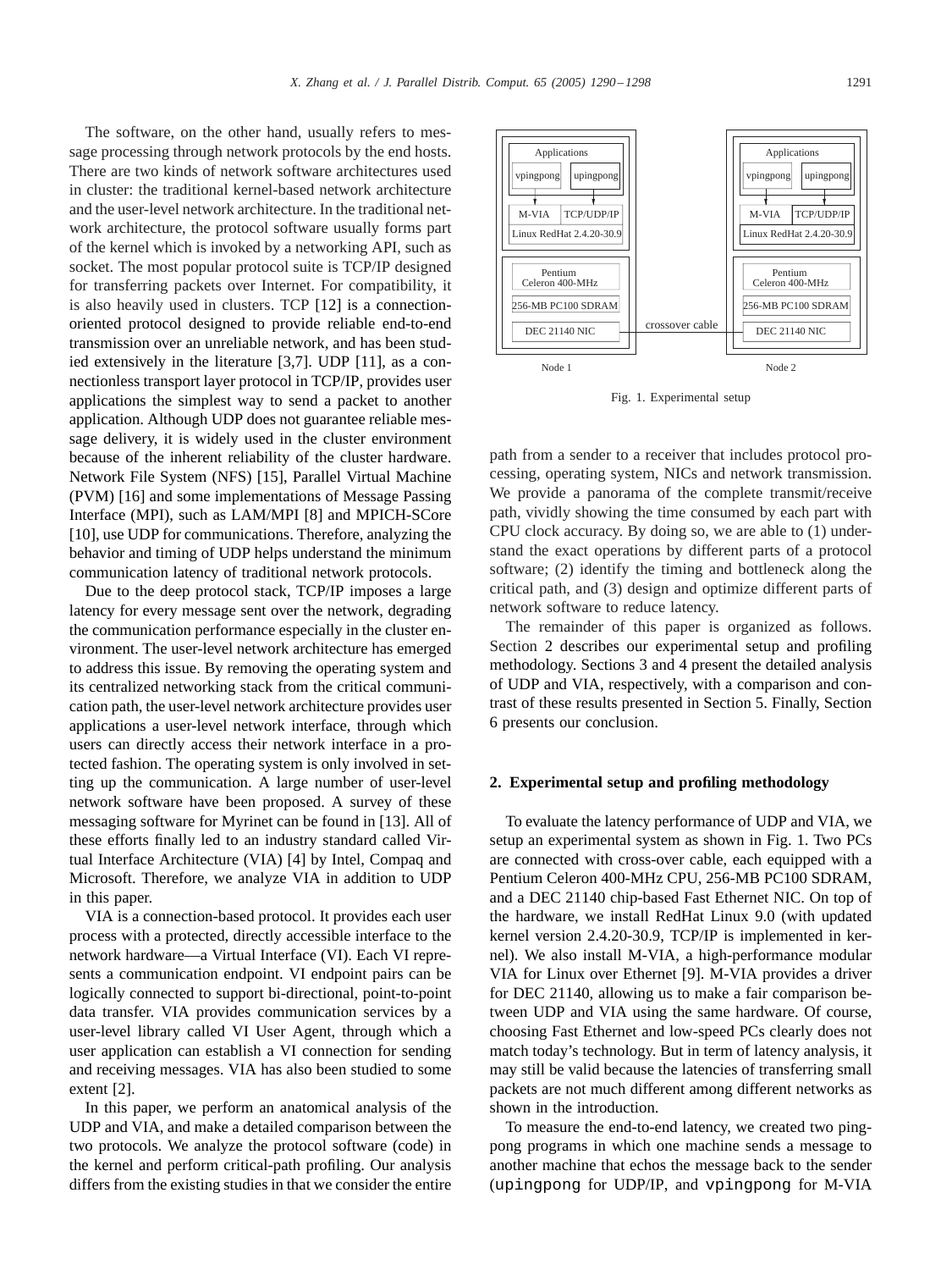<span id="page-2-0"></span>unreliable service). The Linux kernel is also patched to include our profiling functions (see below). To minimize the amount of interference in our measurement, we eliminate all other network traffic and minimize the number of processes to the ping-pong program and a few essential Linux services. When processing the collected data, we consider 90% of the data to minimize the unavoidable interference such as OS context switch. Measurements run long enough to ensure the 95% confidence interval of the average latency with  $\pm 5\%$  width.

The aim of this work is to measure and present a detailed analysis of the execution profile of M-VIA and UDP/IP. We adopt a *time-stamp-based approach*, where a small piece of code is manually inserted into the points of interest. This code records the current time-stamp of the measured point into a buffer using the "read-time-stamp-counter" (rdtsc) instruction, thus providing a more convenient method of measurement with a time-stamp granularity on the order of only 2.5 ns (i.e., 1/400 MHz). The overhead of the timestamp code is small (only 43 CPU cycles) and is subtracted from the measurement.

#### **3. UDP/IP Analysis**

Before UDP analysis, it is necessary to briefly introduce the communication process between the host CPU and the DEC 21140 NIC used in our experiment. Fig. 2 shows the diagram of the buffer management between the host and the NIC. The DEC 21140 chip is a PCI bus-mastering Fast Ethernet controller capable of transferring frames to and from host memory via DMA. It includes a few on-chip command and status registers (CSRs), a DMA engine, a receive FIFO queue (Rx\_FIFO) and a transmit FIFO queue (Tx\_FIFO). It also maintains in the host kernel memory a circular send ring buffer (tx\_ring) and a receive ring buffer (rx\_ring) containing descriptors which point to buffers for data transmission and reception.

Linux TCP/IP implementation provides the standard BSD socket as the user interface. Each socket contains two queues for send and receive. Each queue entry points to an important buffer structure skbuf where all control and data information are stored. To send a message, the send process first copies the message from a user buffer to a skbuf, assembles the outgoing packet, pushes it into the tx\_ring and then sends a transmit request to the NIC, which DMAs the packet from the skbuf to the Tx\_FIFO and then to the network. At the receiver side, when the NIC detects an incoming packet, it first stores the packet into the Rx\_FIFO and then DMAs the packet to a skbuf pointed by the tail rx\_ring descriptor. Finally, the OS copies the packet from the skbuf to a user-space buffer.

Now let us walk through the UDP/IP stack to see how a packet is transferred from a sender to a receiver. Fig. [3](#page-3-0) shows a detailed time line of transferring a 1-byte message. We divide the time line into two categories: *critical time*



Fig. 2. Linux TCP/UDP/IP over DEC 21140 NIC.

and *non-critical time*. The former is the time that directly contributes to the one-way, end-to-end latency along a critical path while the latter is necessary for functionality but not in the critical path. We assume that the socket has been created, and the connection is also made to the remote address (*Note*: The UDP connection is just for the purpose of avoiding routing lookup for each packet. It is not actually connected to a remote host as in TCP). Since these are setup operations, they are not included in the critical path. To get the minimum latency, we use polling for receive, i.e., call a non-blocking receive in a loop. Also, note that the absolute times shown in Fig. [3,](#page-3-0) may be different if a more powerful PC is used because the execution time of the respective software segments will be reduced. Due to page limit, we only give a very brief description of the entire processing path. Interested readers can refer to the extended version of this paper [\[14\]](#page-8-0) for more details.

## *3.1. UDP/IP send processing*

The sending process starts from the system call send()  $(t_1)$  which goes through the following layers: (1) the socket layer function sys sendto()  $(t_2)$  gets the socket and builds a message header which contains various control information. (2) the UDP send function udp\_sendmsg()  $(t<sub>3</sub>)$  verifies the address, gets the routing entry and builds the UDP header. (3) the IP send function ip build  $xmit()$  $(t_4,$  also shown in Fig. [4\)](#page-3-0) allocates a sk\_buf, fills the IP header, and then calls udp  $q$ etfrag() to copy the mes-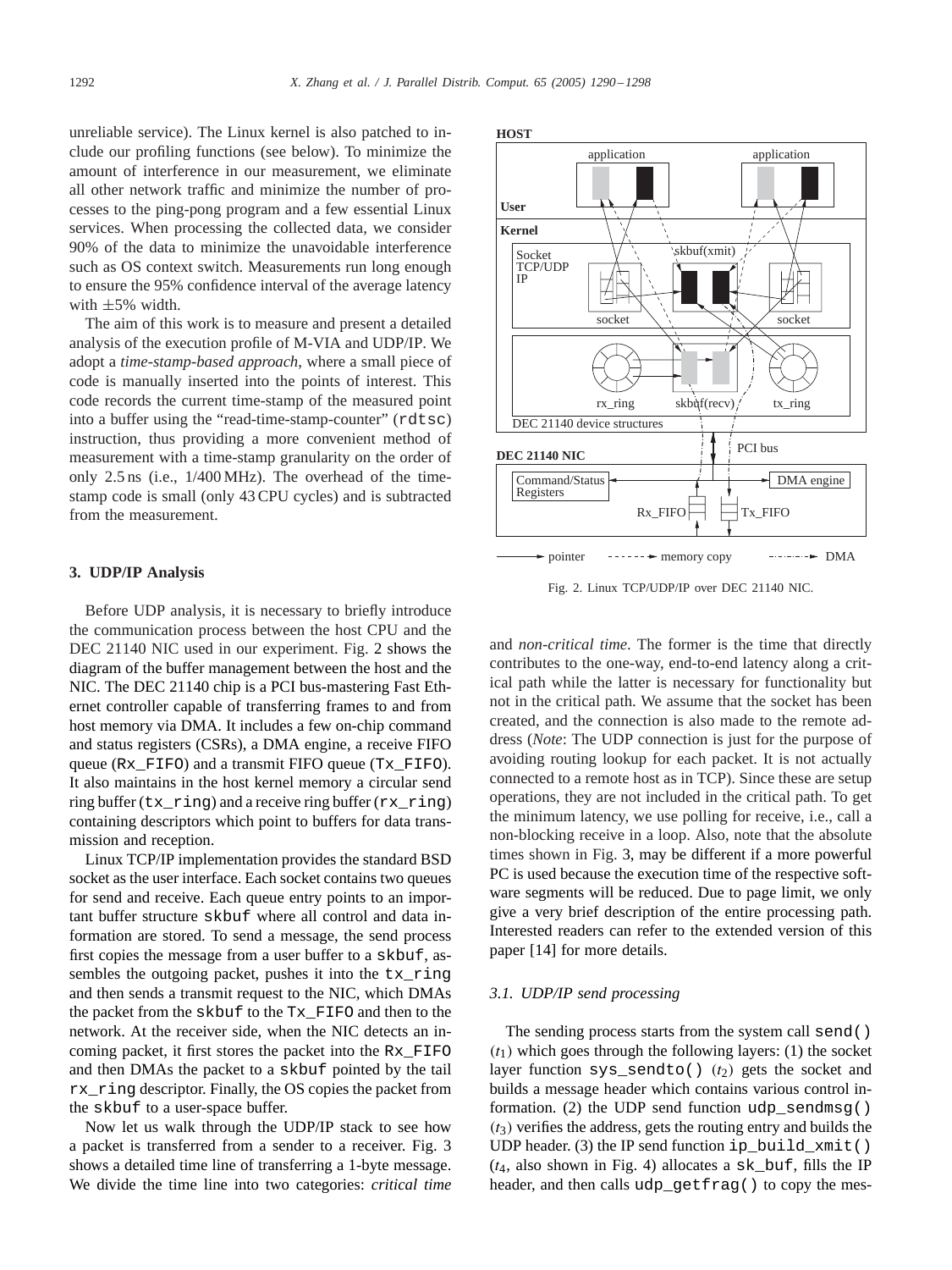<span id="page-3-0"></span>

Fig. 3. Time line analysis of transferring a 1-byte message using UDP/IP (non-blocking receive). *Note*: with 14-byte Ethernet header, 20-byte IP header, 8-byte UDP header, 17-byte Ethernet padding and 4-byte Ethernet trailer, the packet received at receiver side is 64 bytes. The packet on the wire also includes 8-byte preamble.

sage from the user buffer to the sk\_buf and compute the checksum, and finally fills the UDP header. (4) the data link layer  $(t_5)$  prepares the Ethernet header, calls the NIC send function tulip\_start\_xmit() to put sk\_buf into the tx\_ring and finally triggers the transmit by resetting the CSR1 register on the NIC.

## *3.2. NIC transmit and receive processing*

The NIC then engages the DMA to fetch the packet from the host memory to the Tx\_FIFO and then send it onto the wire. At the receive side, when the NIC detects an incoming packet, it pushes the packet into the Rx\_FIFO, and then DMAs the packet to the host memory, and finally raises an interrupt to trigger the receive processing. Fig. [5](#page-4-0) shows the DMA/transmit time as a function of message size.

## *3.3. UDP/IP receive processing*

The receiving process is much more complex and timeconsuming than the sending process. As shown in Fig. 3, for small messages, half of the one-way latency is spent on



Fig. 4. IP layer processing time  $(t_4$  in Fig. 3).

receive. It consists of two threads: one is from the interrupt (we call it bottom thread) and the other is from the  $\text{recv}($ ) system call in the user application (we call it upper thread).

The bottom thread starts from the interrupt handler IQR*n*\_interrupt, where *n* is the IRQ number. It saves all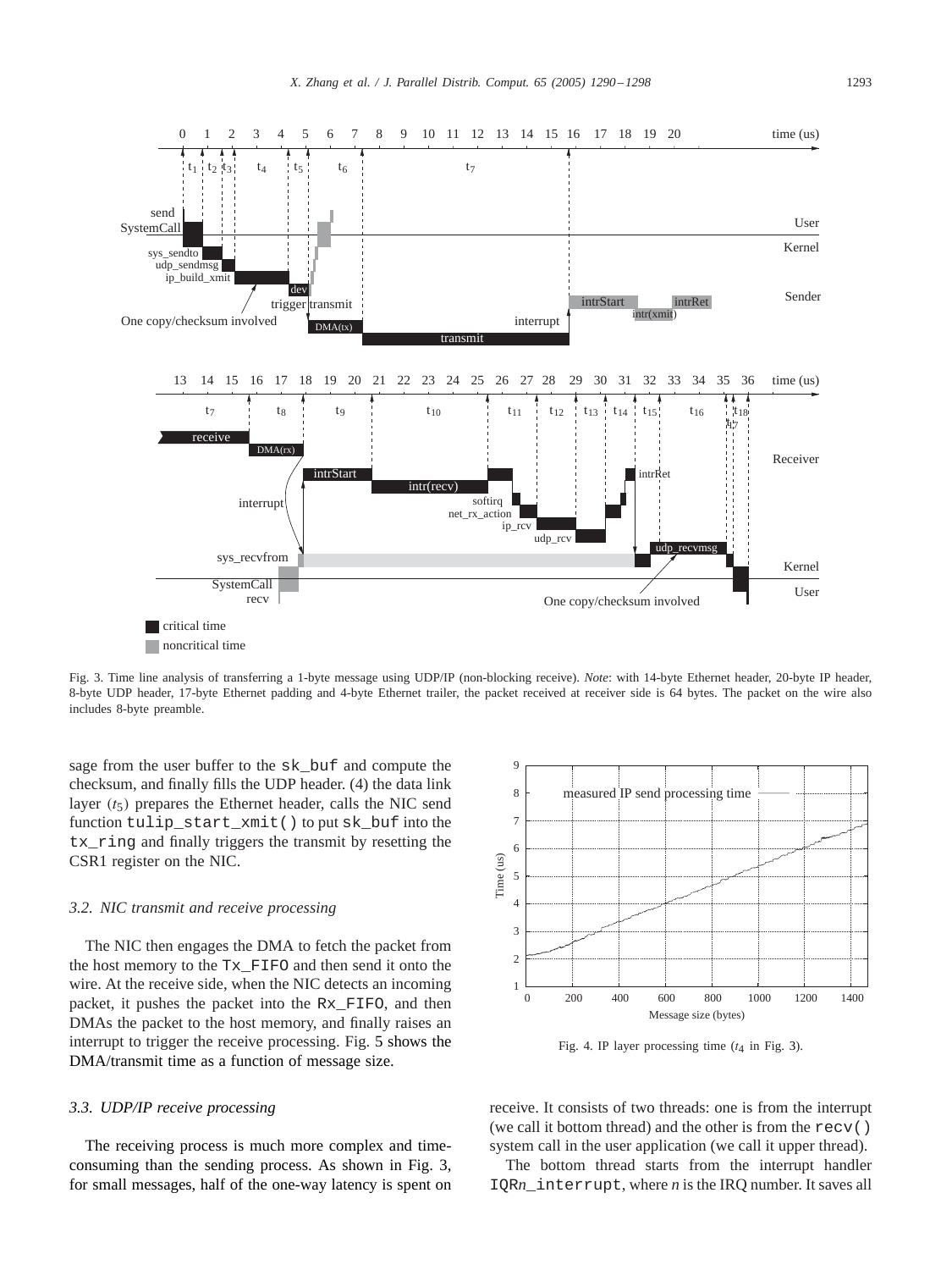<span id="page-4-0"></span>

Fig. 5. DEC 21140 NIC DMA/transmit time  $(t_6 + t_7)$  in Fig. [3\)](#page-3-0).

the CPU registers on the stack and invokes the do\_IRQ(), which in turn calls the NIC interrupt service routine tulip\_interrupt() to get the skbuf pointed by the head rx\_ring descriptor, determine the packet protocol id and raise the NET\_RX\_SOFTIRQ soft interrupt. The NET\_RX\_SOFTIRQ\_soft interrupt is implemented by the net\_rx\_action() function which invokes a suitable network layer function, in our case, ip\_rcv() which in turn calls the transport layer function (in our case, udp  $rcv()$ ). The udp  $rcv()$  checks the UDP header, finds the socket that matches the address and port, pushes the packet into the socket queue, and wakes up a sleeping process waiting for packets if necessary.

The upper thread starts from the system call  $\text{recv}()$ . It eventually invokes udp\_recvmsg() which checks the socket queue. If the queue is empty and the receive is blocking, it sleeps; if the receive is non-blocking, it returns immediately. If the queue is not empty, it dequeues the first skbuf from the socket queue and copies the message from the skbuf to the specified user buffer. Checksum is also performed during copy. Fig. 6 records the variation of the processing time ( $t_{16}$  in Fig. [3\)](#page-3-0) after udp\_recvmsg() gets a packet as a function of message size.

After udp\_recvmsq() returns, sys\_recvfrom() performs some socket layer post processing, such as copy the sender address to the user space. Finally the system call returns, and the whole receiving process is done. Table [1](#page-5-0) summarizes the CPU cycles and time spent in each segment.

#### **4. M-VIA Analysis**

M-VIA implements the standard user interface specified in the VIA specification [\[4\].](#page-8-0) End-to-end communication is through a Virtual Interface (VI). Similar to socket, a VI consists of a send queue and a receive queue. To start communication, a user program first creates a VI connection. Unlike a socket program which uses send() and recv(),



Fig. 6. udp\_recvmsg() processing time after getting a packet from the socket queue  $(t_{16}$  in Fig. [3\)](#page-3-0).

a program using VI posts requests, in the form of descriptors, to the queues to send or receive messages. A descriptor contains all information, such as pointers to data buffers, for processing the request. To be specific, the sender first calls VipPostSend() to post a descriptor to its send queue and then calls VipSendWait() to wait for the send completion. To receive a packet, the receiver first calls VipPostRecv() to post a descriptor to its receive queue and then calls VipRecvWait() waiting for an incoming packet.

Fig. [7](#page-5-0) shows the diagram of the buffer management between the host and the NIC when M-VIA is used. A major difference compared to UDP/IP is that there is no additional memory copy during the send process for M-VIA. The data buffer allocated by the user application will be directly accessed by the NIC. This is done by the VipRegisterMem() function, which registers the user buffer into the kernel. What M-VIA does in VipMemRegister() is to pin the user buffer into the memory to avoid swap so that the physical address of the user buffer can be obtained by the NIC for DMA operation. This memory registration is normally done during the setup. Fig. [8](#page-6-0) shows the detailed time line of transferring 1-byte message in M-VIA. Compared to Fig. [3,](#page-3-0) the send/receive process in M-VIA is much simpler than that in UDP. Note that VipPostRecv() must be used before VipRecvWait() to receive a packet, but it does not have to be in the critical path because we can post a receive descriptor at any time before a packet arrives as shown in Fig. [8.](#page-6-0)

## *4.1. M-VIA send processing*

The sender starts with VipPostSend() which does two things: (1) push a send descriptor to the end of the send queue  $(t_1$  in Fig. [8\)](#page-6-0); (2) inform the NIC to send the message. For NICs that support VIA in hardware, a doorbell mechanism is provided to trigger the NIC. For traditional NICs, such as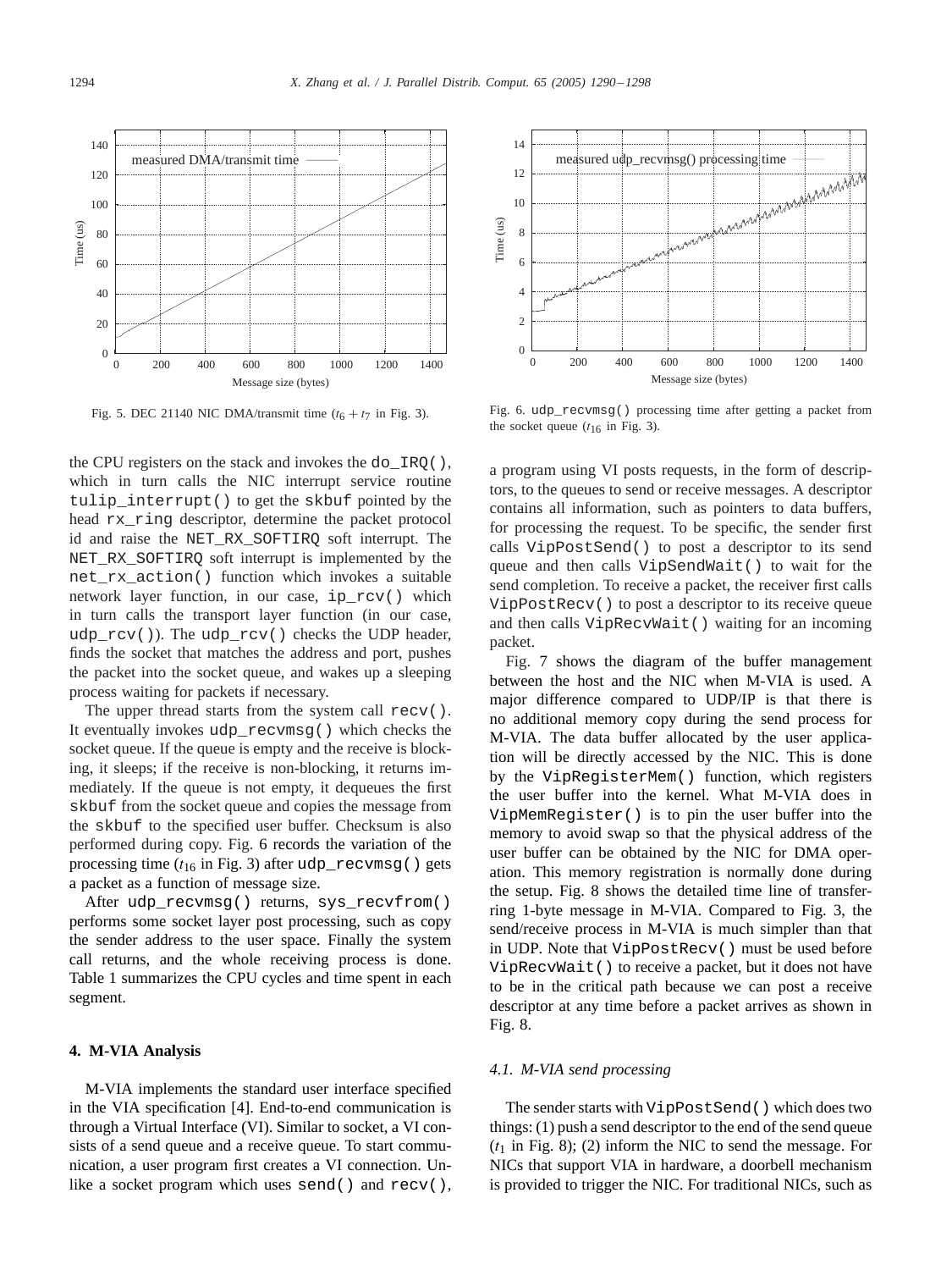<span id="page-5-0"></span>Table 1 UDP/IP critical time breakdown using Pentium Celeron 400 MHz CPU

| Interval    | Description                                     | Time              |                      |  |
|-------------|-------------------------------------------------|-------------------|----------------------|--|
|             |                                                 | Cycles            | $\mu$ s              |  |
| $t_1$       | System call                                     | 342               | 0.85                 |  |
| $t_2$       | Socket send processing                          | 307               | 0.77                 |  |
| $t_3$       | UDP send processing                             | 200               | 0.50                 |  |
| $t_4$       | IP send processing                              | see Fig. 4        |                      |  |
| $t_5$       | Device send processing                          | 291               | 0.73                 |  |
| $t_6 + t_7$ | NIC DMA/transmit                                | see Fig. 5        |                      |  |
| $t_{8}$     | NIC DMA receive                                 | 896               | 2.24                 |  |
| $t_{9}$     | Interrupt start time                            | 1131              | 2.82                 |  |
| $t_{10}$    | NIC interrupt service routine                   | 1780              | 4.44                 |  |
| $t_{11}$    | do_IRQ/softirg/net_rx_action processing         | $379 + 148 + 283$ | $0.95 + 0.37 + 0.71$ |  |
| $t_{12}$    | IP receive processing                           | 726               | 1.81                 |  |
| $t_{13}$    | UDP receive processing (in bottom thread)       | 470               | 1.17                 |  |
| $t_{14}$    | net_rx_action/softirq/interrupt return          | $238+100+150$     | $0.60 + 0.25 + 0.38$ |  |
| $t_{15}$    | Polling time before getting a message (average) | 432               | 1.10                 |  |
| $t_{16}$    | UDP receive processing (in upper thread)        | see Fig. 6        |                      |  |
| $t_{17}$    | Socket receive post processing                  | 106               | 0.26                 |  |
| $t_{18}$    | System call return                              | 239               | 0.60                 |  |



Fig. 7. M-VIA over DEC 21 140 NIC.

those used in M-VIA, additional device-related processing is necessary. This is done by fast trapping to a kernel function VipkERingtulipPostSend()  $(t_2$  in Fig. [8\)](#page-6-0).

VipkERingtulipPostSend() first prepares the send header, waits for device stop, gets the next send descriptor entry, and fills in the header. Then it segments large packets if necessary. Segmentation is based on maximum transmit unit (MTU) and page boundary. A packet larger than MTU or across a page boundary will be segmented into chunks. For each chunk, the function first puts

the chunk address into an available tx\_ring entry, and then triggers an immediate transmit demand by resetting CSR1 on the NIC. Because of pipelining, the time which VipkERingtulipPostSend() contributes to the critical path is constant  $(t<sub>3</sub>$  in Fig. [8\)](#page-6-0). Comparing Fig. [8](#page-6-0) and Fig. [3,](#page-3-0) it may be noticed that M-VIA reduces the send time from  $5 \mu s$  to  $2 \mu s$  before DMA, and that the send time in M-VIA is constant because of the copy elimination.

## *4.2. NIC transmit and receive processing*

Fig. [9](#page-6-0) shows that DMA/transmit time. The graph is almost the same as that in the case of UDP. Close examination of the measured data shows that there is a  $0.5 \,\text{\text{us}}$  increase in the latency in the case of M-VIA. This is due to the fact that M-VIA puts header and data into two buffers, so that the NIC needs to DMA twice to get all of them.

#### *4.3. M-VIA receive processing*

Like UDP, the M-VIA receiving process also consists of two threads. The bottom thread is triggered by the NIC interrupt after the NIC DMAs a packet to a buffer in the host memory. The NIC interrupt service routine is also tulip\_interrupt() which is modified to add VIA functionalities. Unlike UDP which raises a soft interrupt and may postpone the receive processing, this function does all the receiving work as follows:

- (1) get the VI handle from the received packet;
- (2) get the corresponding VI structure;
- (3) check the sequence number of the received packet;
- (4) get the VI descriptor from the VI receive queue;
- (5) copy the message from the buffer pointed by the head rx\_ring descriptor to the buffer specified by the VI descriptor;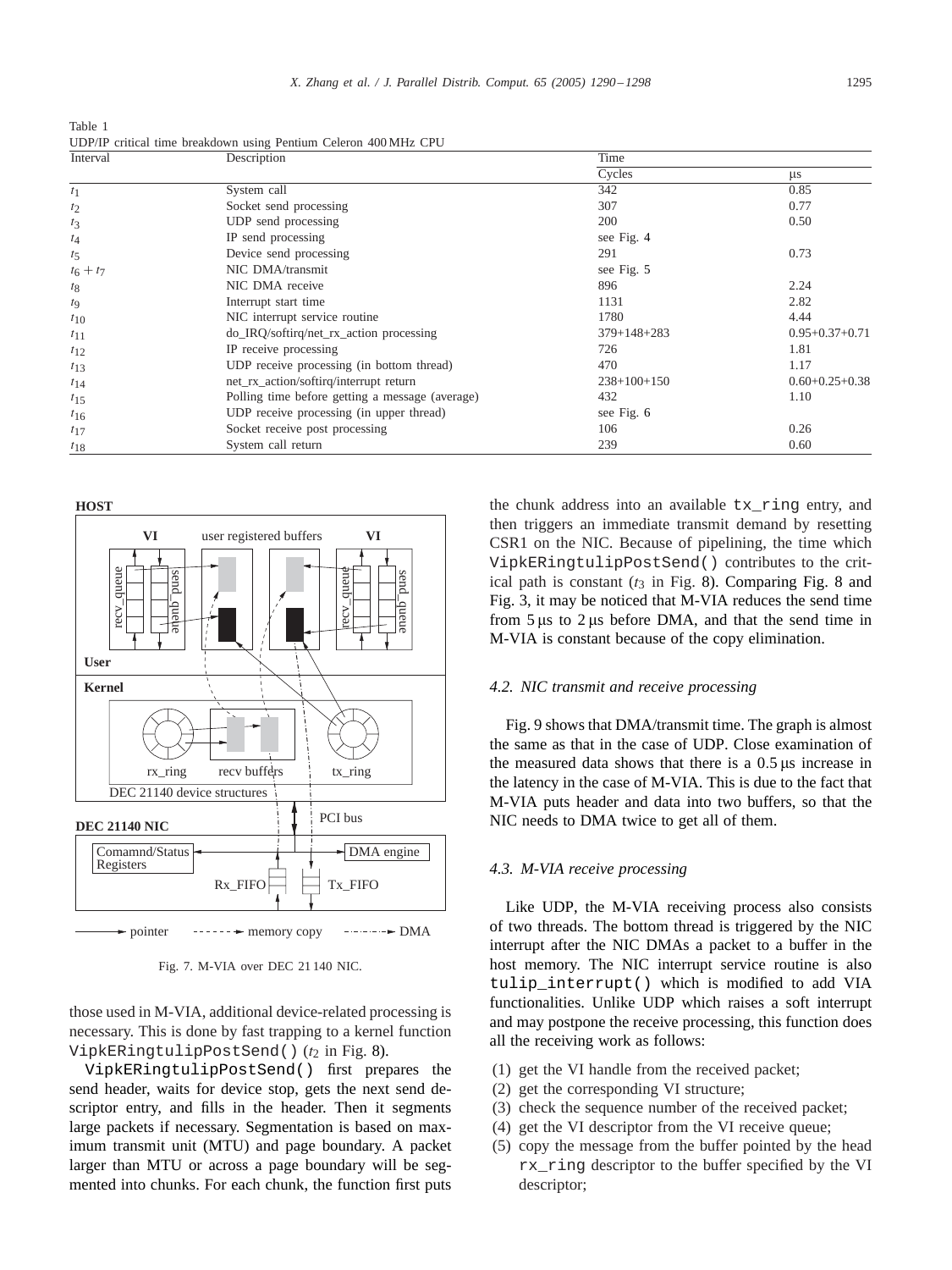<span id="page-6-0"></span>

Fig. 8. Time line analysis of transferring a 1-byte message using M-VIA (unreliable service, non-blocking receive). *Note*: with 14-byte Ethernet header, 28-byte M-VIA header, 17-byte Ethernet padding and 4-byte Ethernet trailer, the packet received at the receiver side is 64 bytes. The packet on the wire also includes 8-byte preamble.



Fig. 9. M-VIA DEC 21140 NIC DMA/transmit time  $(t_4 + t_5)$  in Fig. 8).

(6) and, if last segment, mark the VI descriptor completion bit, increment the receive count, and wake up a block process if necessary.

Fig. 10 shows this processing time  $(t_8$  in Fig. 8) as a function of message size. The step shaped curves clearly shows the impact of cache line (32 bytes) to the memory copy. After the NIC interrupt service routine, the OS returns to execute the interrupted program.

The upper thread starts from VipRecvWait() which just checks whether or not the descriptor at the head of the receive queue is completed. It has two stages. First it polls the completion bit for a number of times (50 000 times



Fig. 10. M-VIA NIC interrupt receive processing time  $(t_8$  in Fig. 8)

in the current implementation). Then, if polling timeouts, VipRecvWait() will trap to VipkRecvWait() and sleep there, and finally be waked up by the bottom thread. In our test, VipRecvWait() always returns in the polling phase. One polling iteration takes very little time, about  $0.04 \,\mu s$  ( $t_{10}$  in Fig. 8). This conclude the whole receiving process. Table [2](#page-7-0) summarizes the CPU cycles and time spent in each part.

## **5. Comparison between UDP and M-VIA**

Based on the previous data and analysis, we now conduct a detailed comparison between UDP and M-VIA. Fig. [11](#page-7-0)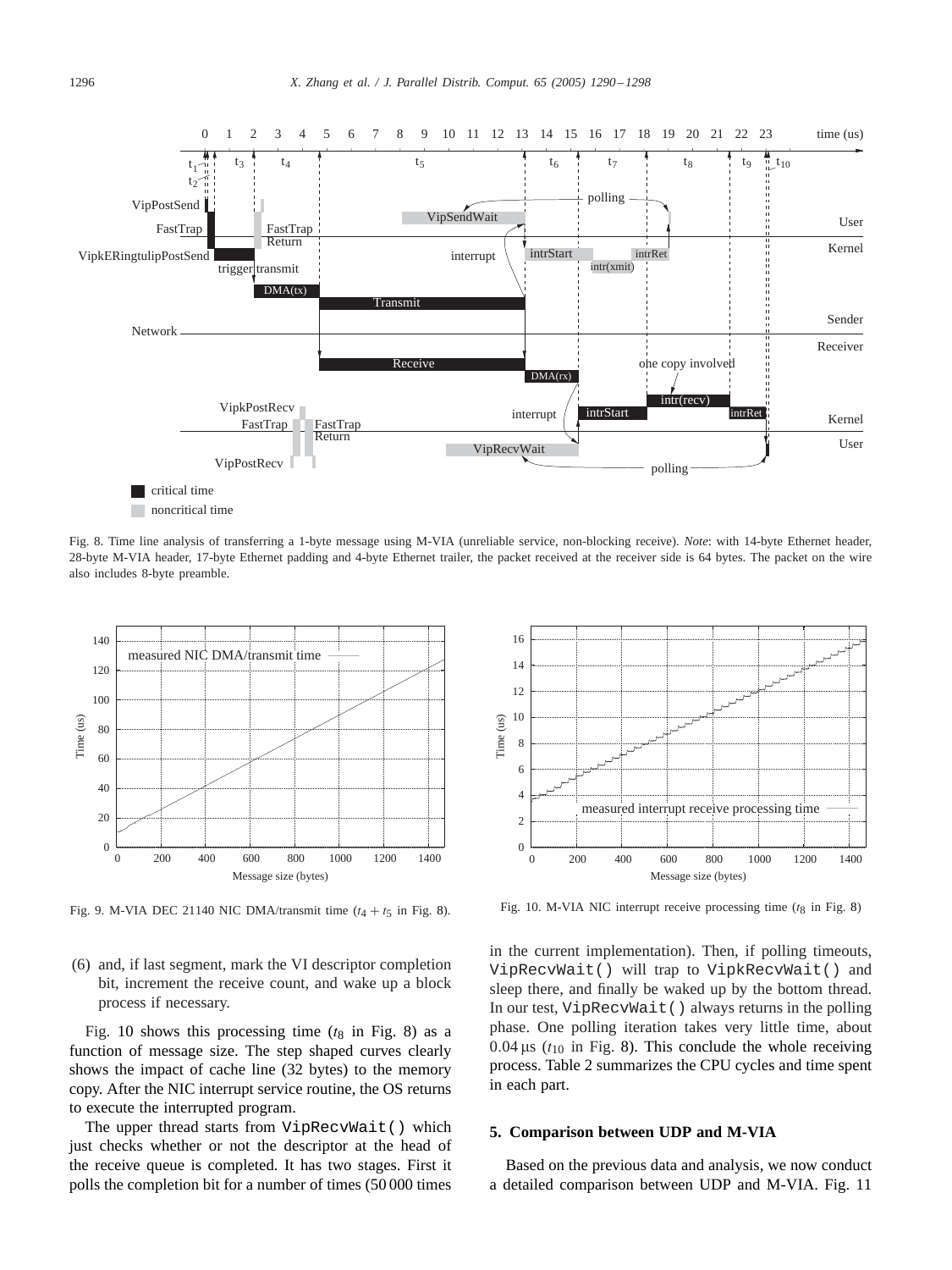<span id="page-7-0"></span>Table 2 M-VIA critical time breakdown using Pentium Celeron 400 MHz CPU

| Interval    | Description                        | Time        |           |  |
|-------------|------------------------------------|-------------|-----------|--|
|             |                                    | Cycles      | <b>us</b> |  |
| $t_1$       | VipPostSend() processing           | 24          | 0.06      |  |
| $t_2$       | Fast trap                          | 131         | 0.33      |  |
| $t_3$       | Device send processing             | 627         | 1.56      |  |
| $t_4 + t_5$ | DMA/transmit                       | see Fig. 9  |           |  |
| $t_{6}$     | DMA receive time                   | 896         | 2.24      |  |
| $t_7$       | Interrupt starting time            | 1119        | 2.80      |  |
| $t_{8}$     | Interrupt receive processing       | see Fig. 10 |           |  |
| $t_{9}$     | Interrupt return time              | 600         | 1.50      |  |
| $t_{10}$    | VipRecvWait() processing (polling) | 16          | 0.04      |  |



Fig. 11. UDP and M-VIA one-way latency.

shows the one-way end-to-end latency of UDP and M-VIA. Note that the one-way latency of M-VIA for short messages is much less than UDP. Since most of the interprocess communication in parallel computing or grid environments consists of small messages, M-VIA has enormous advantage over UDP. When we move to a server workload transferring big messages, this advantage tends to reduce.

In Table 3, we put each time interval into one of the six categories to show the difference between UDP and M-VIA in each category. As we can see, M-VIA has some processing in user space before trapping to kernel. It also spends a little more time in DMA/transmit/receive because M-VIA stores header and data in two buffers. However, these time increases are negligible. In other categories, the saving of M-VIA over UDP is significant.

• First, M-VIA has less OS overhead than UDP. In send, M-VIA uses fast trap  $(0.33 \,\mu s)$  instead of normal system call  $(0.85 \,\mu s)$ . In receive, M-VIA avoids soft interrupt by handling all receive functionalities in the interrupt handler. However, since M-VIA interrupt processing time (see Fig. [10\)](#page-6-0) is variable, this may cause slow response time to other processes when receiving large packets. Note that the technique that M-VIA uses can also be applied to UDP. In addition, the main OS overhead is the interrupt overhead  $(t_7 + t_9)$  in Fig. [8\)](#page-6-0). This overhead can only be eliminated by using programmable NICs which handle all receive functionalities locally. That is what a VIA capable NIC needs to do.

• Second, M-VIA spends  $5.17 \,\mu s$  on protocol processing while UDP spends  $15.76 \,\mu s$ . This big saving is mainly due to the reduction of the protocol layers. UDP, though simple, still needs to go through a number of layers, while M-VIA directly handles packets in the device layer. In addition, M-VIA eliminates the data copy in send ( $t_3$  in Fig. [8](#page-6-0) vs.  $t_2 - t_5$  in Fig. [3\)](#page-3-0) and uses more efficient polling in receive  $(t_{10}$  in Fig. [8](#page-6-0) vs.  $t_{15}$  in Fig. [3\)](#page-3-0). However, VIA achieves this at the expense of lacking IP routing. It depends on the MAC address to route packet, which means that it can only be used in LAN, where nodes are connected by switches. UDP, on the other hand, can be used anywhere. This implies that M-VIA is the protocol specifically optimized for LANs.

## **6. Conclusion**

In this paper, we performed an anatomical analysis of UDP and M-VIA. Our analysis clearly presented different parts of a send/receive communication used in parallel computing. Our experiment shows that to transfer a 1-byte message, the NIC spends about  $13 \mu s$ , which is the hardware limit of Fast Ethernet. On top of that, UDP spends  $23 \mu s$ in processing while M-VIA spends only  $10 \,\mu s$ . This significant difference is mainly due to the protocol processing time reduction in M-VIA. UDP has to go through a number of layers while M-VIA directly handles packets at the device layer. However, M-VIA lacks IP routine functionality, making it only feasible in specific environments, such as cluster, where nodes are connected by switches. M-VIA also incurs less OS overhead than UDP. However, the techniques used by M-VIA can also apply to UDP to reduce the latency. It was also shown that the latency of both UDP and M-VIA increases as the message size increases, and that the difference in latency between the two becomes small when transferring large messages. This means that M-VIA is much more applicable for parallel computing than server applications. Although this conclusion is not new, our paper described